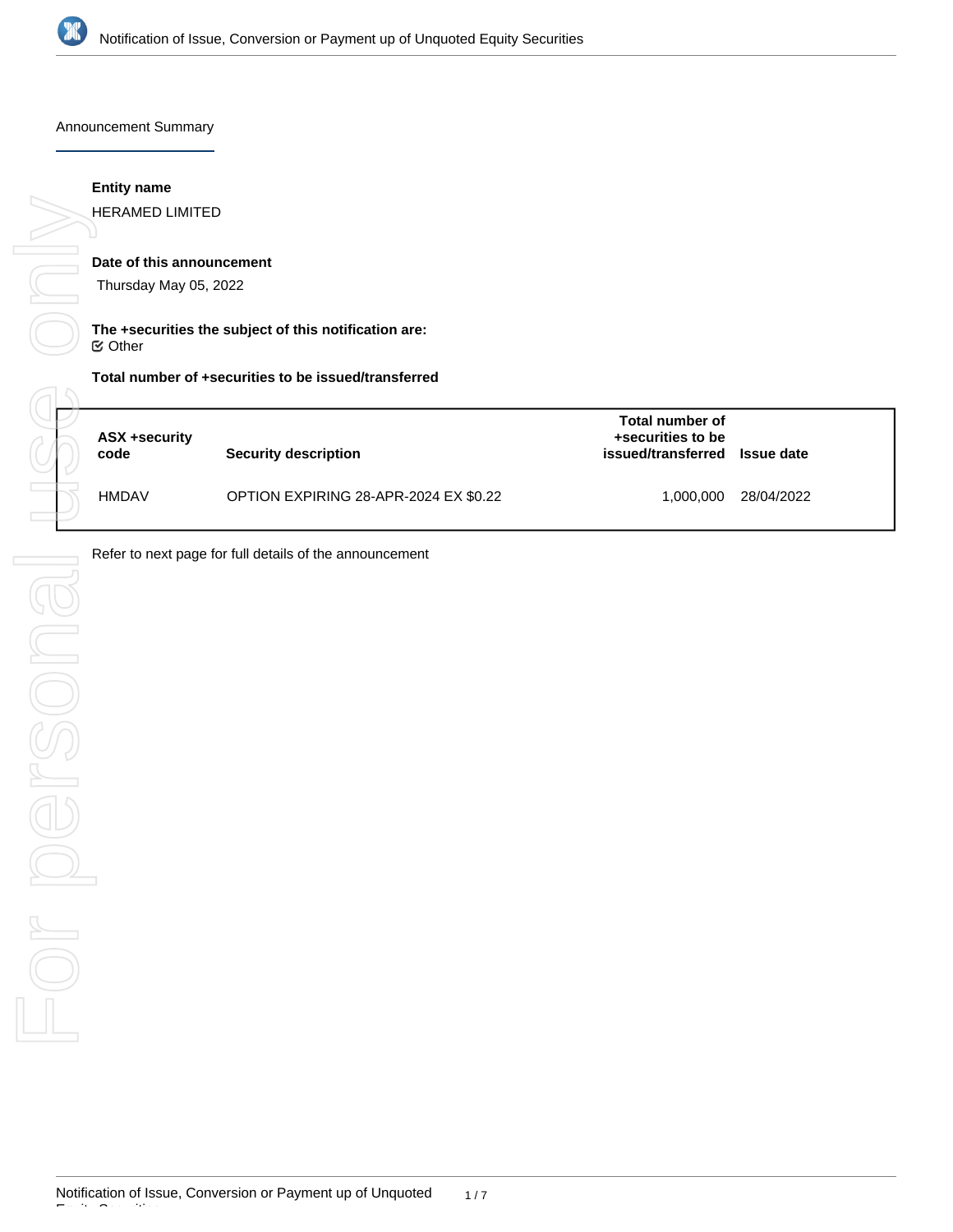

Part 1 - Entity and announcement details

# **1.1 Name of entity**

HERAMED LIMITED

We (the entity named above) give notice of the issue, conversion or payment up of the following unquoted +securities.

**1.2 Registered number type**

ACN

**Registration number**

626295314

**1.3 ASX issuer code**

HMD

**1.4 The announcement is** New announcement

**1.5 Date of this announcement**

5/5/2022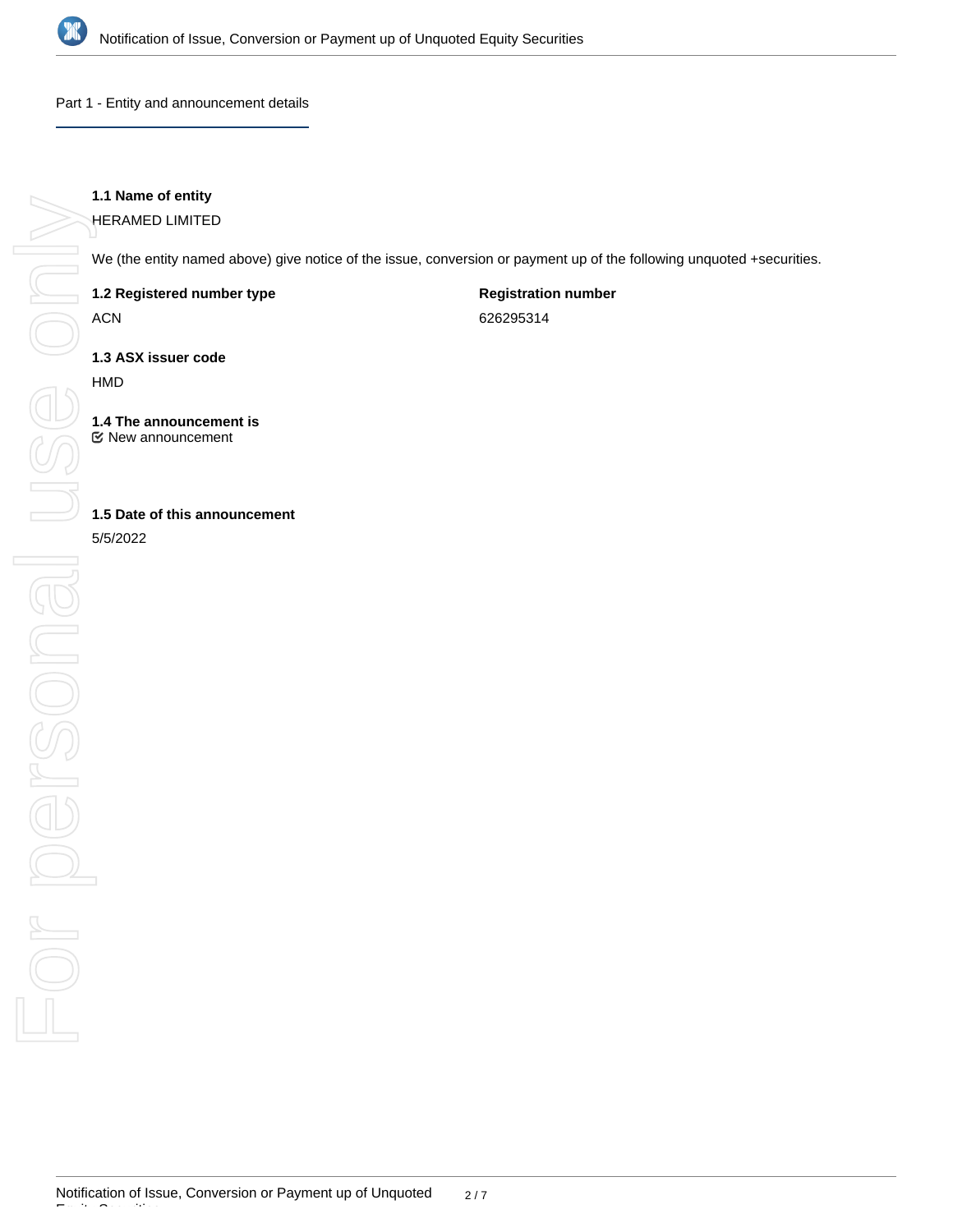

## Part 2 - Issue details

**2.1 The +securities the subject of this notification are:**

Other

### **Please specify**

broker options on same terms as the options issued to investors on conversion of the Notes.

## **2.2a This notification is given in relation to an issue of +securities in a class which is not quoted on ASX and which:**

has an existing ASX security code ("existing class")

Equity Securities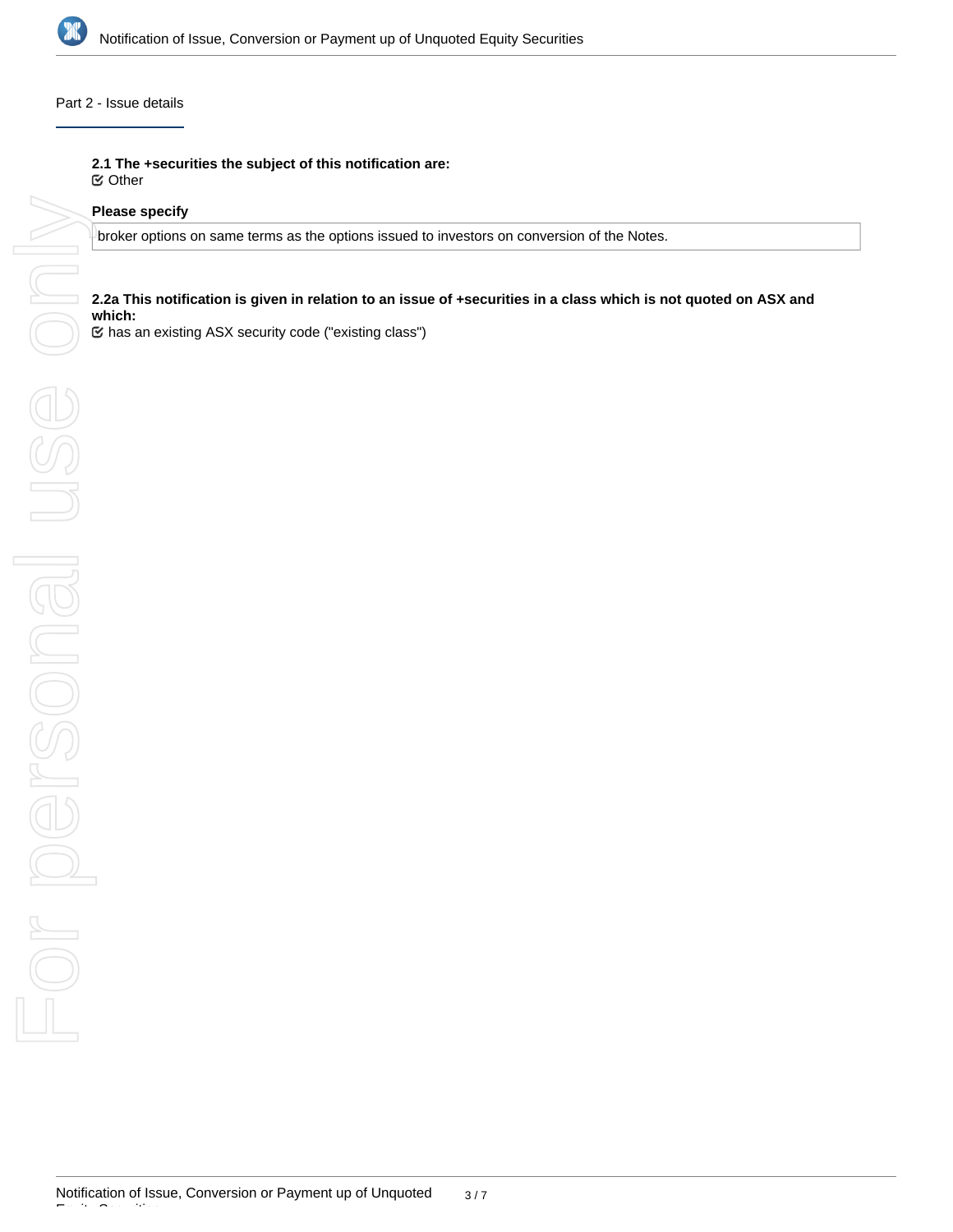

Part 3B - number and type of +securities the subject of this notification (existing class) where issue has not previously been notified to

ASX in an Appendix 3B

### **Additional +securities in an existing class**

#### **ASX +security code and description**

HMDAV : OPTION EXPIRING 28-APR-2024 EX \$0.22

#### **Date the +securities the subject of this notification were issued**

28/4/2022

**Will these +securities rank equally in all respects from their issue date with the existing issued +securities in that class** Yes

**Any other information the entity wishes to provide about the +securities the subject of this notification**

**Please provide any further information needed to understand the circumstances in which you are notifying the issue of these +securities to ASX, including why the issue of the +securities has not been previously announced to the market in an Appendix 3B**

Broker options agreed to be issued on the same terms as the options to be issued to investors on conversion of the Notes (see ASX Announcement 18/10/21).

Equity Securities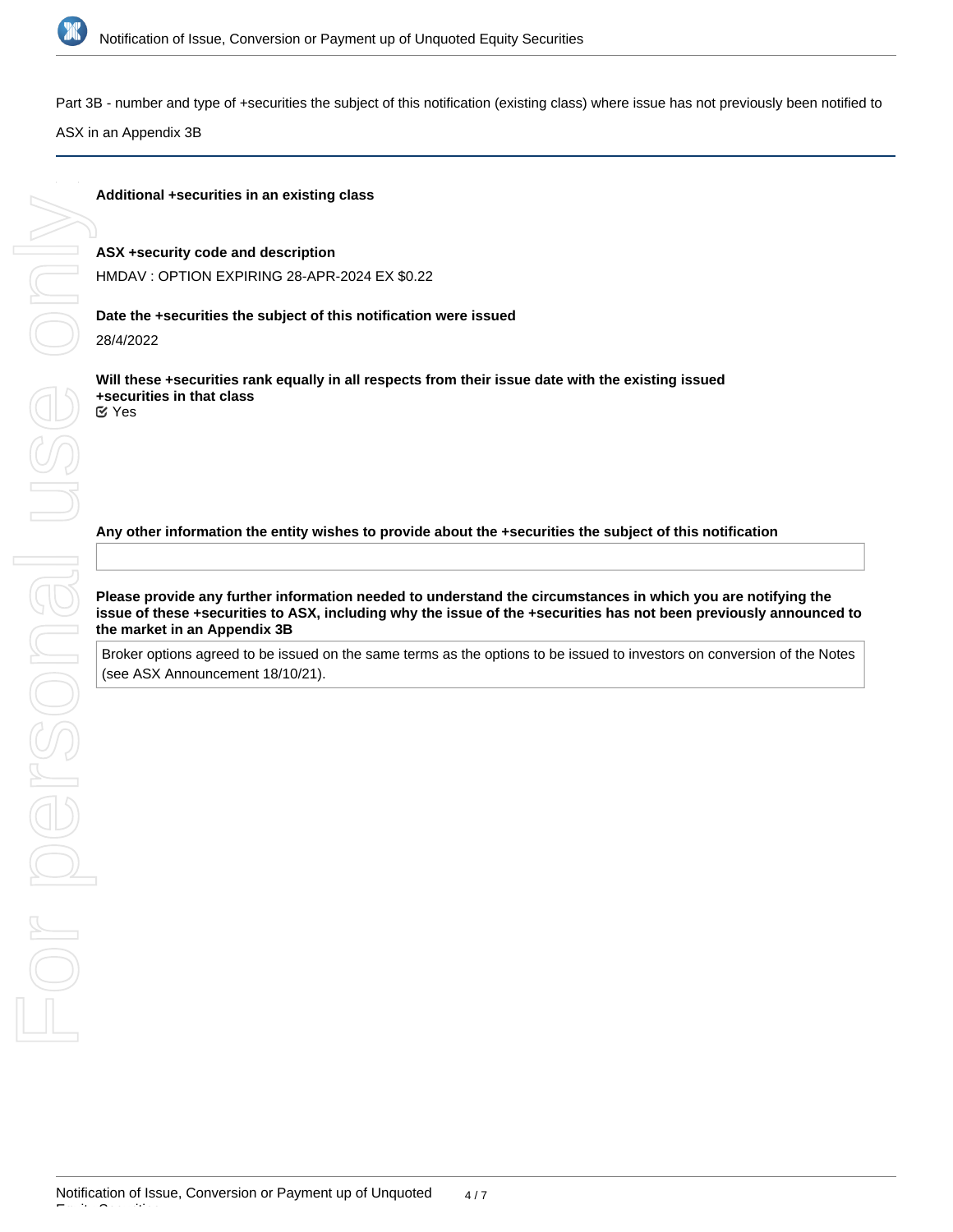

Issue details

### **Number of +securities**

1,000,000

# **Were the +securities issued for a cash consideration?**

No

## **Please describe the consideration being provided for the +securities**

PAC Partners was lead manger for the capital raising in October 2021, agreed to issue PAC (or nominees) options on same terms investors on conversion of the Notes.

# **Purpose of the issue**

To pay for services rendered

### **Additional Details**

Equity Securities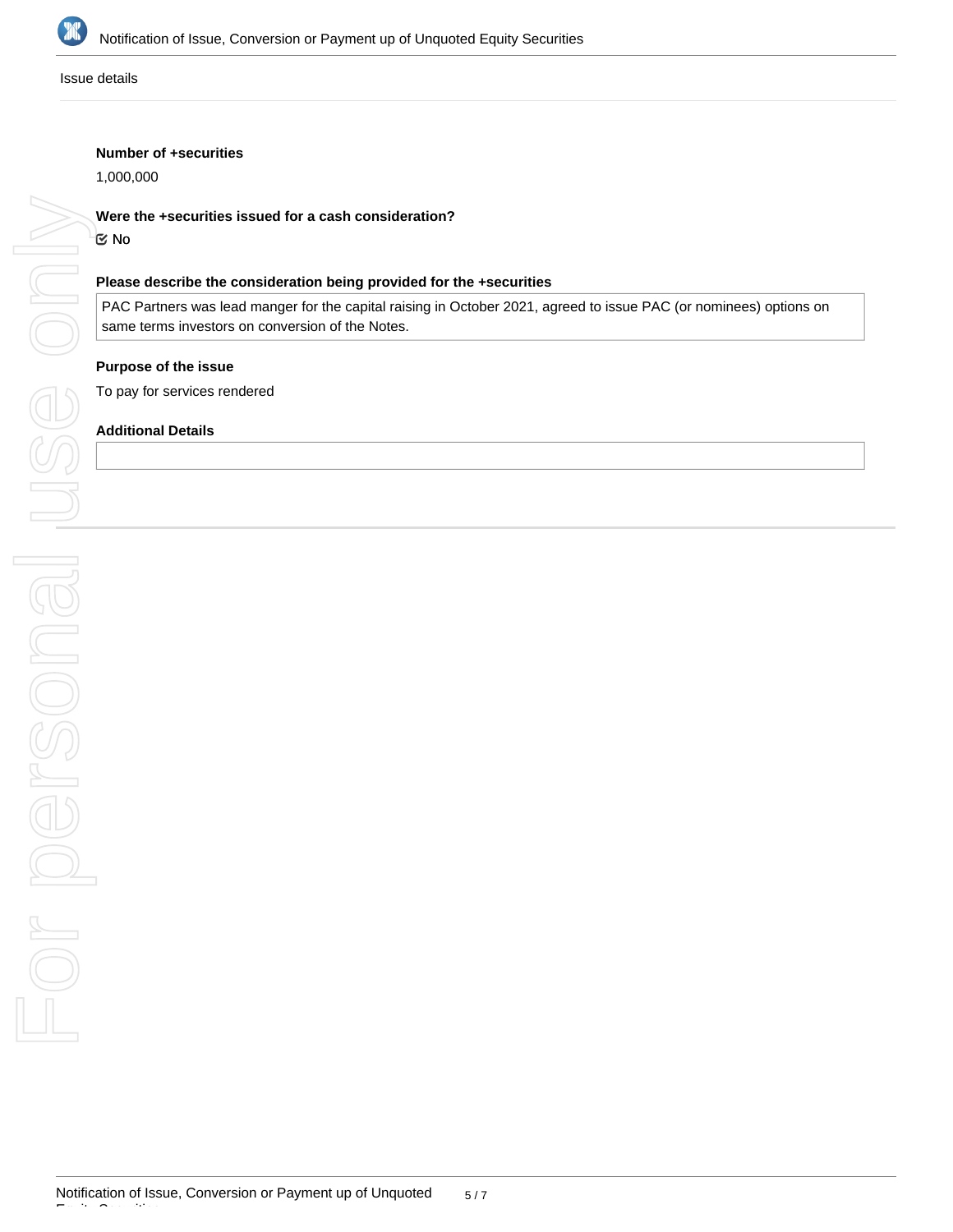

Part 4 - +Securities on issue

**Following the issue, conversion or payment up of the +securities the subject of this application, the +securities of the entity will comprise: (A discrepancy in these figures compared to your own may be due to a matter of timing if there is more than one application for quotation/issuance currently with ASX for processing.)**

**4.1 Quoted +Securities (Total number of each +class of +securities quoted)**

| ASX +security code and description | Total number of<br>+securities on issue |
|------------------------------------|-----------------------------------------|
| HMD: ORDINARY FULLY PAID           | 211.887.818                             |

**4.2 Unquoted +Securities (Total number of each +class of +securities issued but not quoted on ASX)**

| ASX +security code and description           | Total number of<br>+securities on issue |  |  |  |  |
|----------------------------------------------|-----------------------------------------|--|--|--|--|
| HMDAO: OPTION EXPIRING 14-AUG-2022 EX 20C    | 3,672,419                               |  |  |  |  |
| HMDAL: OPTION EXPIRING 15-AUG-2024 EX USD 1C | 574,000                                 |  |  |  |  |
| HMDAK: OPTION EXPIRING 15-AUG-2024 EX 16.5C  | 1,133,334                               |  |  |  |  |
| HMDAR: OPTION EXPIRING 15-JUN-2022 EX \$0.20 | 7,126,119                               |  |  |  |  |
| HMDAS: OPTION EXPIRING 02-JUN-2025 EX \$0.20 | 7,440,000                               |  |  |  |  |
| HMDAV: OPTION EXPIRING 28-APR-2024 EX \$0.22 | 23,833,176                              |  |  |  |  |
| HMDAP: OPTION EXPIRING 21-JUL-2022 EX 15C    | 4,349,229                               |  |  |  |  |
| HMDAQ: OPTION EXPIRING 14-AUG-2022 EX 15C    | 5,500,000                               |  |  |  |  |